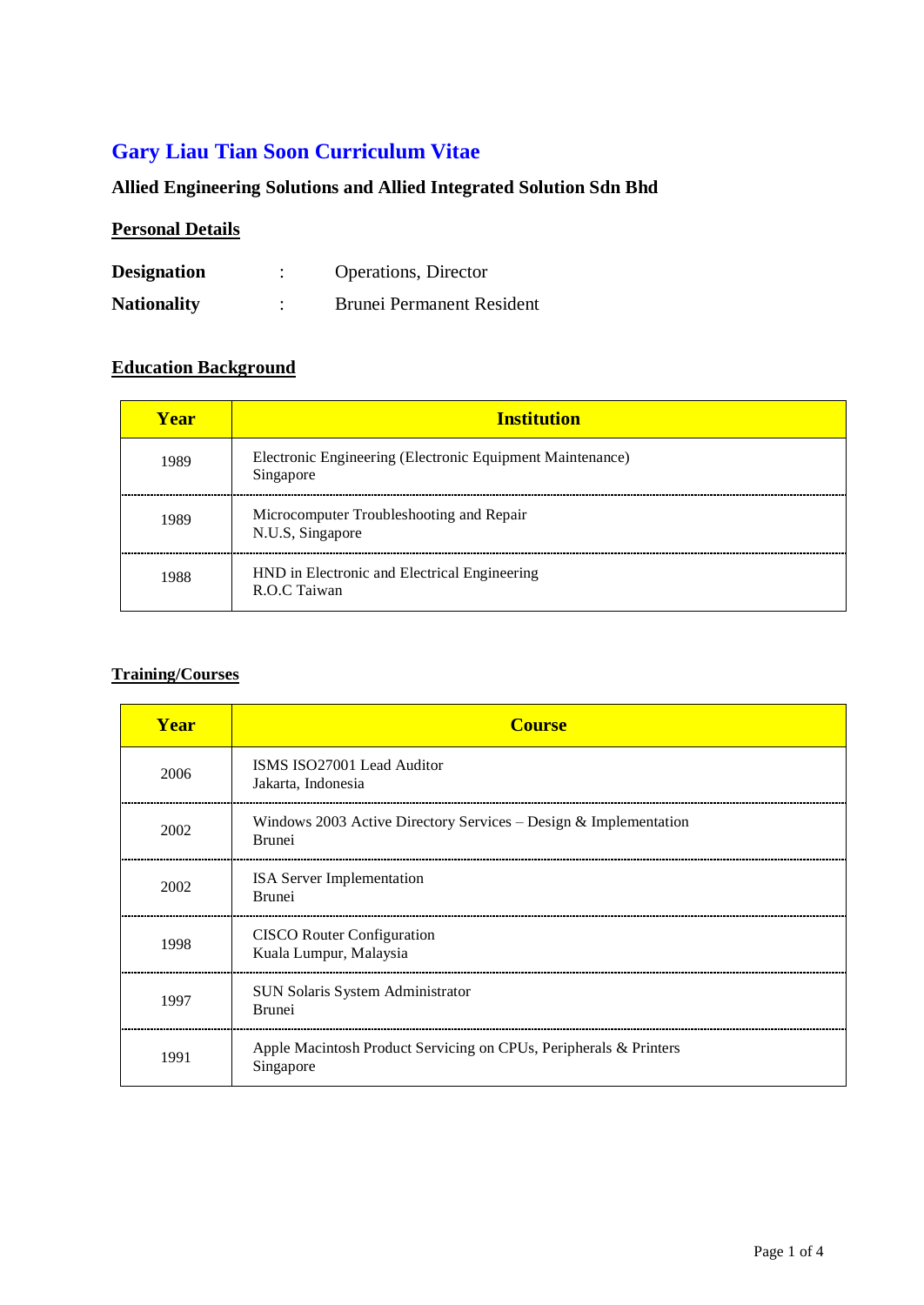#### **Working Experience**

| Year               | <b>Company Name</b>                                                            | <b>Position</b>                                  | <b>Responsibilities</b>                                                                                                                                                                                                                                                                                                                                                                                                                                                                                                                                                                                                                                                           |
|--------------------|--------------------------------------------------------------------------------|--------------------------------------------------|-----------------------------------------------------------------------------------------------------------------------------------------------------------------------------------------------------------------------------------------------------------------------------------------------------------------------------------------------------------------------------------------------------------------------------------------------------------------------------------------------------------------------------------------------------------------------------------------------------------------------------------------------------------------------------------|
| $2009 -$ till date | Allied Engineering Solutions<br>and<br>Allied Integrated Solution<br>Sdn. Bhd. | Director, Operations                             | Responsible on the Board of<br>Directors as Operations Manager for<br>the dairy operations of the company.<br>Also the overall project management<br>of the solutions in particular on the<br>integration aspects, overall<br>monitoring of logistics and<br>timeframes and also the coordination<br>of the respective sub team project<br>leaders. In addition any civil aspects<br>of the project will fall under Gary's<br>specific responsibilities. Gary will<br>also be the main liaison to the client<br>and will be the main account<br>manager to the client after the project<br>has completed systems at the client<br>and in-house.                                   |
| 2003 - 2009        | Qasya Technologies Sdn. Bhd.                                                   | Director, Operations<br>and Marketing<br>Manager | Responsible on the Board of<br>Directors as Operations and<br>Marketing Manager for the dairy<br>operations and marketing of the<br>company.<br>Also the overall project management<br>of the solutions in particular on the<br>integration aspects, overall<br>monitoring of logistics and<br>timeframes and also the coordination<br>of the respective sub team project<br>leaders. In addition any civil aspects<br>of the project will fall under Gary's<br>specific responsibilities. Gary will<br>also be the main liaison to the client<br>and will be the main account<br>manager to the client after the project<br>has completed systems at the client<br>and in-house. |
| 1999 - 2003        | Applied Programming &<br><b>Automation Product</b>                             | Operations and<br><b>Marketing Manager</b>       | Responsible for the dairy operations,<br>marketing and Technical support for<br>Fuji Xerox digital equipment, Apple<br>Macintosh products and IT Solution<br>of the company.<br>Also be the main liaison to the client<br>and the main account manager to the<br>client after the IT project has<br>completed systems at the client and<br>in-house.                                                                                                                                                                                                                                                                                                                              |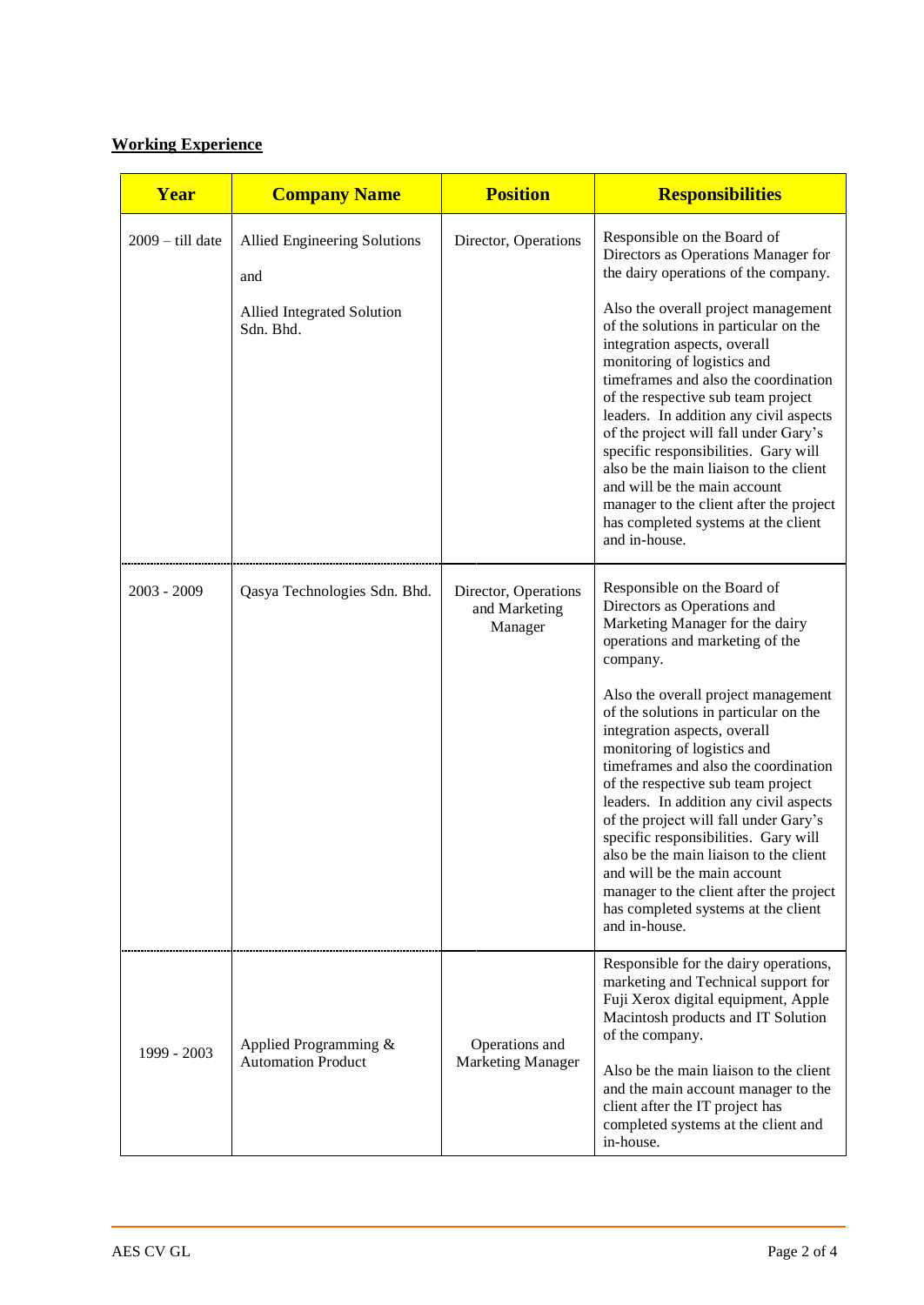| <b>Year</b> | <b>Company Name</b>      | <b>Position</b>                  | <b>Responsibilities</b>                                                                                                                 |
|-------------|--------------------------|----------------------------------|-----------------------------------------------------------------------------------------------------------------------------------------|
| 1992-1999   | SDS System (B) Sdn. Bhd. | Technical / Services<br>Engineer | Installing and maintain of ICL Series<br>of Mainframe Computers, RISC<br>Based Mini and Supermini<br>Computer, LAN and WAN<br>Networks. |

## **Project Experience**

| Year             | <b>Company Name</b>                                | <b>Position</b>             | <b>Responsibilities</b>                                                                                                                                                                                                                                                                                                                             |
|------------------|----------------------------------------------------|-----------------------------|-----------------------------------------------------------------------------------------------------------------------------------------------------------------------------------------------------------------------------------------------------------------------------------------------------------------------------------------------------|
| 2013             | <b>Allied Engineering Solutions</b>                | Project<br>Director/Manager | Project manager for the Modernization of<br>Brunei International Airport Terminal.<br>Design, Construction, Completion and<br>Warranty of Baggage handling System (BHS),<br>Department of Civil Aviation, Ministry of<br>Cummincations                                                                                                              |
| $2012 -$<br>2013 | Allied Integrated Solution<br>Sdn. Bhd.            | Project<br>Director/Manager | Project manager for the Consultancy Services<br>for The Business Process Reengineering (BPR)<br>of The Narcotics Control Bureau Services<br>(SINAR) for Narcotics Control Bureau, Prime<br>Minister's Office                                                                                                                                        |
| 2012             | Allied Integrated Solution<br>Sdn. Bhd.            | Project<br>Director/Manager | Project manager for the Provision of Customer<br>Relationship Management System (CRM) for<br>The Management Services Department, Prime<br>Minister's Office                                                                                                                                                                                         |
| 2006             | Qasya Technologies Sdn Bhd                         | Project Manager             | Project manager for the Design, Supply,<br>Delivery, Installation, Integration, Testing,<br>Training, Commissioning, Development and<br>Customization of Primary Level Information<br>and Communication Technology (ICT) Web-<br>Based Interactive Courseware for Curriculum<br>Development Department, Ministry of<br>Education, Brunei Darussalam |
| 2006             | Qasya Technologies Sdn Bhd                         | Project Manager             | Project manager for the Supply, Delivery,<br>Installation, Testing, Training and<br>Commissioning of Network Engineering<br>Resource Implementation at ITB, Ministry of<br>Education, Brunei Darussalam                                                                                                                                             |
| 2002             | Applied Programming &<br><b>Automation Product</b> | Project Engineer            | Implementing Firewall & Virtual Private<br>Network (VPN) based LINUX system across<br>MINDEF MAKUT Wide Area Network<br>encompassing 5 sites (Bokiah Garrison<br>Berakas, Air Force Berakas, Navy Muara, Land<br>Forces, and Service Force).                                                                                                        |
| 2002             | Applied Programming &<br><b>Automation Product</b> | Project Engineer            | The planning, designing, development and<br>deployment of Firewall, Virtual Private<br>Network (VPN) and High Redundancy LAN<br>System for PGGMB Building.                                                                                                                                                                                          |